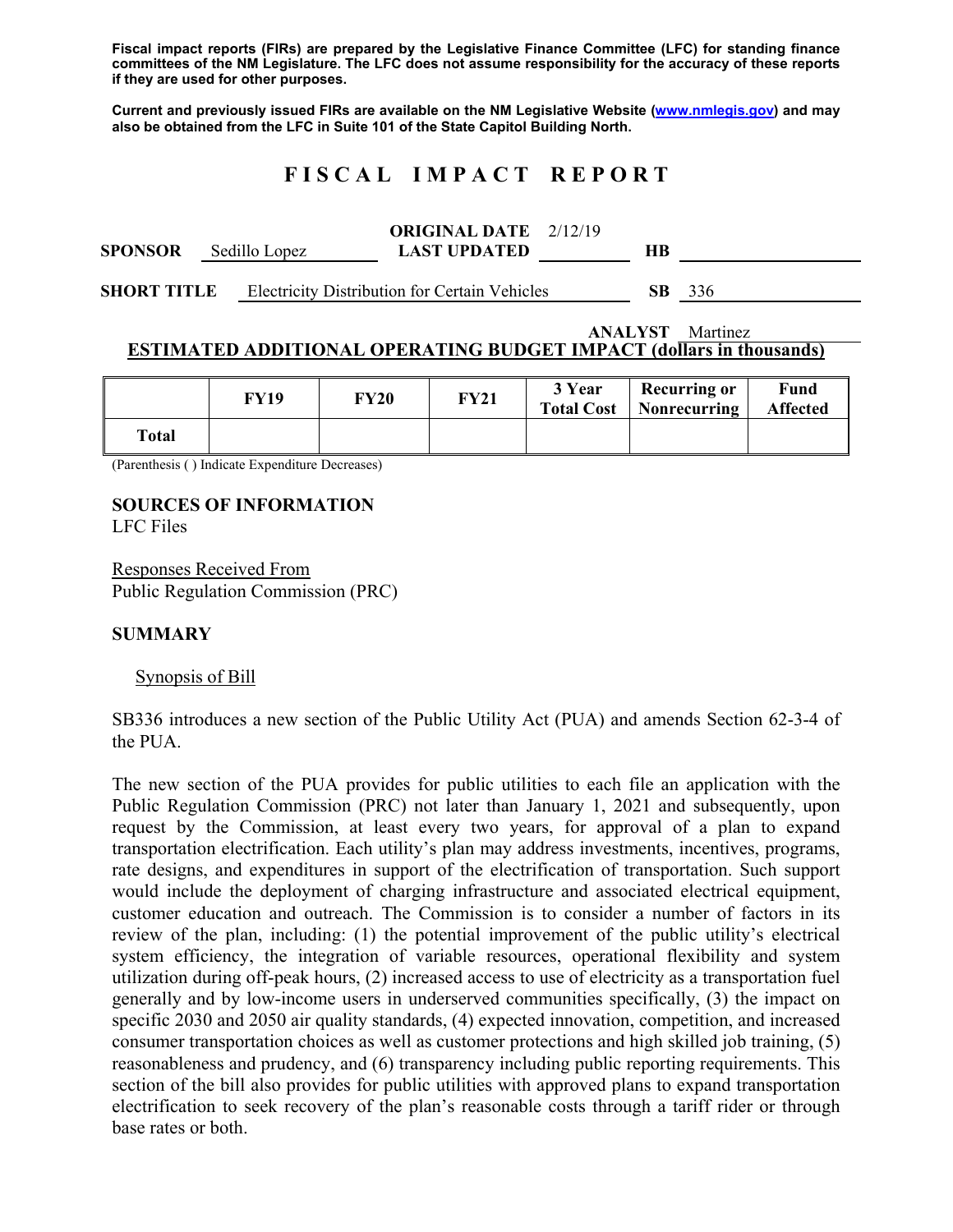#### **Senate Bill 336 – Page 2**

The amendment of Section 62-3-4 of the PUA expands the exceptions to what is considered a "public utility" by adding that any person engaged in the retail distribution of electricity specifically for vehicular fuel would not be a public utility as used in the PUA.

## **FISCAL IMPLICATIONS**

SB 336 carries no appropriation and will not impact PRC's operating budget.

## **SIGNIFICANT ISSUES**

The Public Regulation Commission submitted the following:

Public utilities are regulated monopolies which have been granted the exclusive right to serve the customers in their respective service territories with their electricity needs and they are obligated to serve their customers' needs. In return, public utilities are subject to the regulatory oversight of the PRC. Public utilities are continuously adapting their resources to evolving customer needs and the Commission has the authority to approve rates that give the utilities the opportunity to recover the costs incurred to serve its evolving customer base and to earn a reasonable return on its investment for these purposes. This bill requires public utilities to develop a plan to meet a specifically identified need, that of transportation electrification. The Commission's review of the plan developed by the utilities would include elements that are generally beyond the Commission's existing authority, such as increasing the use of electricity generally, and by lowincome users specifically, along with meeting air quality standards and reducing emissions of greenhouse gases. Public utilities are already incentivized to meet growing electricity needs with reasonable shareholder returns on the prudent capital investments necessary to meet such growing electricity demand. The mandate in this bill to support a specific segment of the electricity market differs markedly from other existing statutory mandates such as renewable portfolio standards or energy efficiency in that the existing mandates do not seek to favor or support certain customers or market segments. Longstanding regulatory practice in New Mexico provides for the utility's overall cost of service to be allocated among customer classes so that each class pays for the cost it causes the utility to incur for serving that class. This bill could be reasonably interpreted to mean that the electrified transportation class, to the extent it will exist, would be entitled to additional considerations such as promotion of increase usage, access by low-income users, support of innovation and high skilled job training, thus possibly shifting those costs to other customer classes.

Another issue is that "public utilities" as used in the PUA refers to electric, gas or water utilities. In this bill which address electrification, it would be helpful to specifically refer to electric public utilities.

### **WHAT WILL BE THE CONSEQUENCES OF NOT ENACTING THIS BILL**

Public Utilities will continue to have the opportunity and the obligation to provide electric service to the electrified transportation market and to seek recovery of the prudent and reasonable costs of providing such service pursuant to the PUA. With respect to the promotion of increased use of electricity for transportation, New Mexico's Energy, Minerals, and Natural Resources Department acts as the State's Energy Office and it appears to be promoting cleaner modes of transportation.